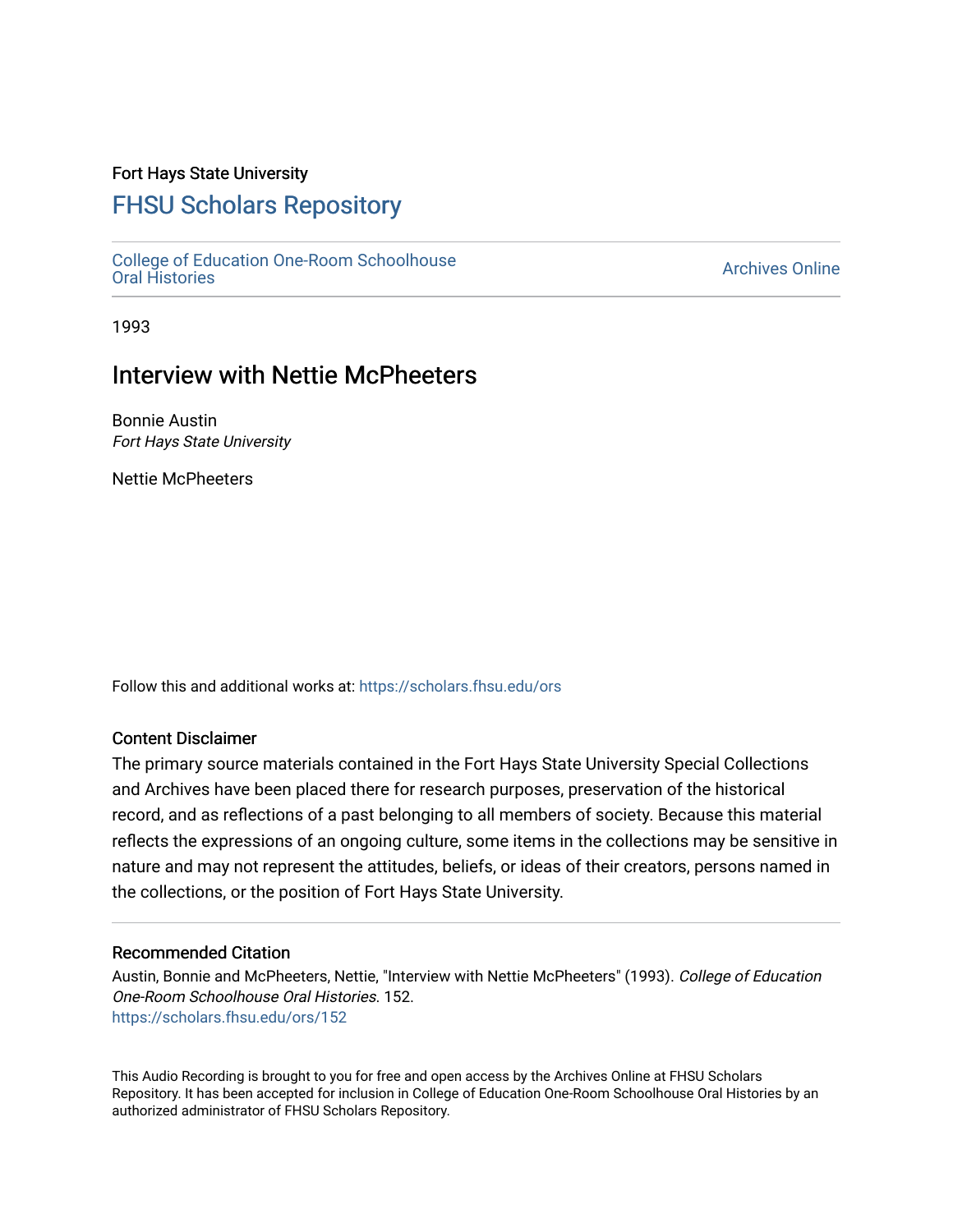#### Being a teacher in a one-room schoolhouse

In September 1932, Nettie Hartman began her career as a teacher. That day she stepped into Lakeside school, District No. 31, and began a wonderful career touching the lives of children.

Nettie had already received her three-year teaching certificate. Two years before, her family decided that she should leave the farm and pursue her education at Emporia State Teachers College. Nettie returned to Emporia State Teachers College during the next three summers to pursue her degree. She received her lifetime teacher's certificate, but stopped eight hours short of finishing her degree. "Then I got married, a normal thing," she said.

Nettie was hired at Lakeside school and soon was earning \$50 a month for a 32 week school term. There were 23 students on the census that year, but her actual number of students was 10. One of Nettie's strong memories of Lakeside school was the coal burning stove which sat at the back of the room. A long stove pipe reached from the back to the front of the room. About once a month a pigeon would get into the pipe. One of the school board members would have to come to remove the pigeon. When they did, black soot would be all over the school room. This was a real mess for Nettie to clean.

Cleaning responsibilities were just part of the job. Each morning it was Nettie's responsibility to sweep the floors, stoke the fire, clean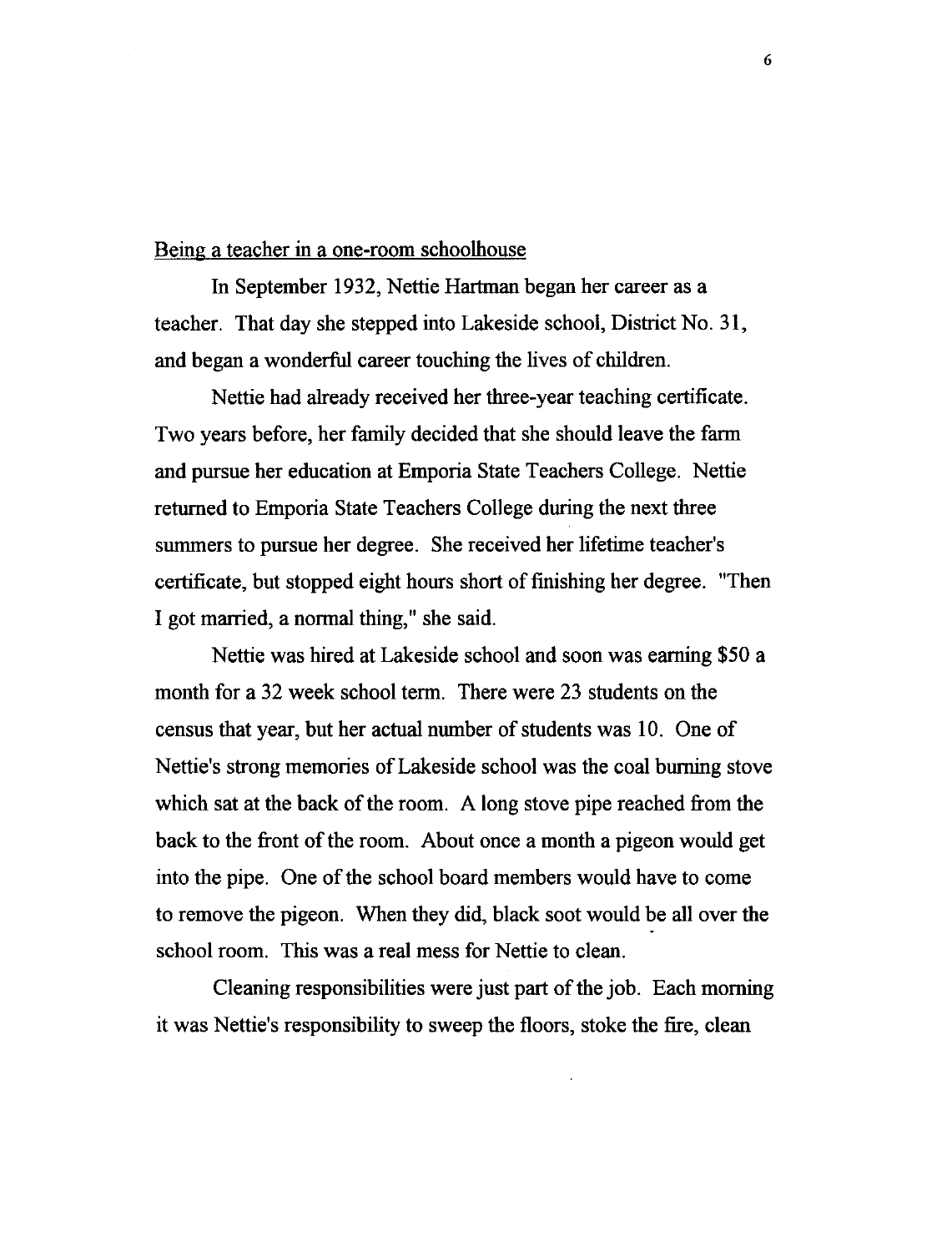the boards, or do any other cleaning task that needed to be done. Another responsibility that Nettie had was to cany water to the school each day and keep the crockery clean for the students. One of Nettie's teaching contracts stated that the board was "responsible for keeping the schoolhouse in good repair and paying for janitor service." Unfortunately the "janitor service" part was crossed off before Nettie was asked to sign the contract.

In September 1933, Nettie moved on to a different school south of Dodge City. This school was Harshberger - Prairie Home,District No. 26. One of Nettie's memories of Prairie Home School was that there were only four students that year. Then, the last month of school one family moved away and took three of her students with them. Having only one student for that month was interesting for student and teacher. Curtis Spriggs was an eighth grader that year, so student and teacher spent most of their time studying for the final exam. Curtis would have to go into Dodge City to the high school to take his exam. He did well.

Another memory of Prairie Home School was the beginning of a hot lunch program. No, this hot lunch program was nothing like the federally mandated program of today. This hot lunch program consisted of soup made with tomatoes, carrots, celery, and potatoes. Mrs. James Hartman, Nettie's mother, prepared the soup with vegetables that she got from the courthouse. Nettie would carefully take the soup to school in the morning and keep it warm on the stove.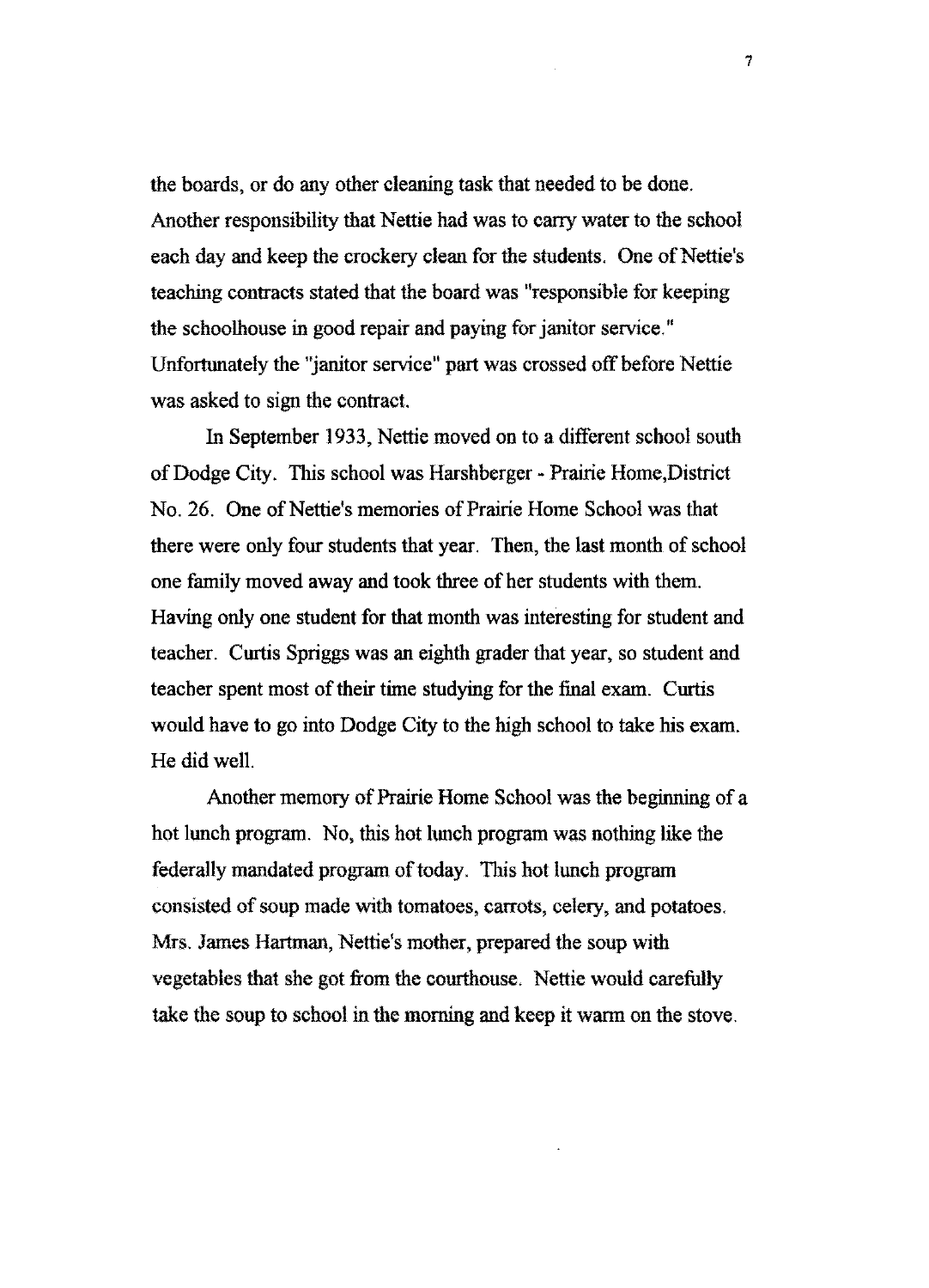The children appreciated a variation from their typical lunches carried in their syrup pails.

When Nettie began teaching in the early thirties, some special restrictions were placed on her behavior. These rules of conduct were told to her before she signed the contract for the year. Some of the rules of conduct included: The teacher was to be a person that respected her elders. She had to respect others and their thoughts. She had to respect the parents and their thoughts about their child. She was not to wear the same dress every day. She was to keep herself presentable, clean, especially her finger nails. Her shoes must be clean and her hair must be neatly tied. Lipstick and rouge were definitely not permitted for teachers. The length of her dress must be halfway between her knee and her ankle. The teacher must not keep company with men. She must be home between the hours of 8 p.m. and 6 a.m. unless at a school function. Finally, she must not smoke or drink. Breaking any of these rules of conduct would mean her immediate dismissal as the schoolteacher.

One more highlight of the Prairie Home School that Nettie recalls was the box and pie supper in the spring of 1934. The auctioneer, John McPheeters, sold some of the pies for \$.IO but held out for \$.25 on some of the items. The total proceeds of the evening amounted to \$3.00. This was a large amount for the school. What Nettie remembers most about that evening though was when the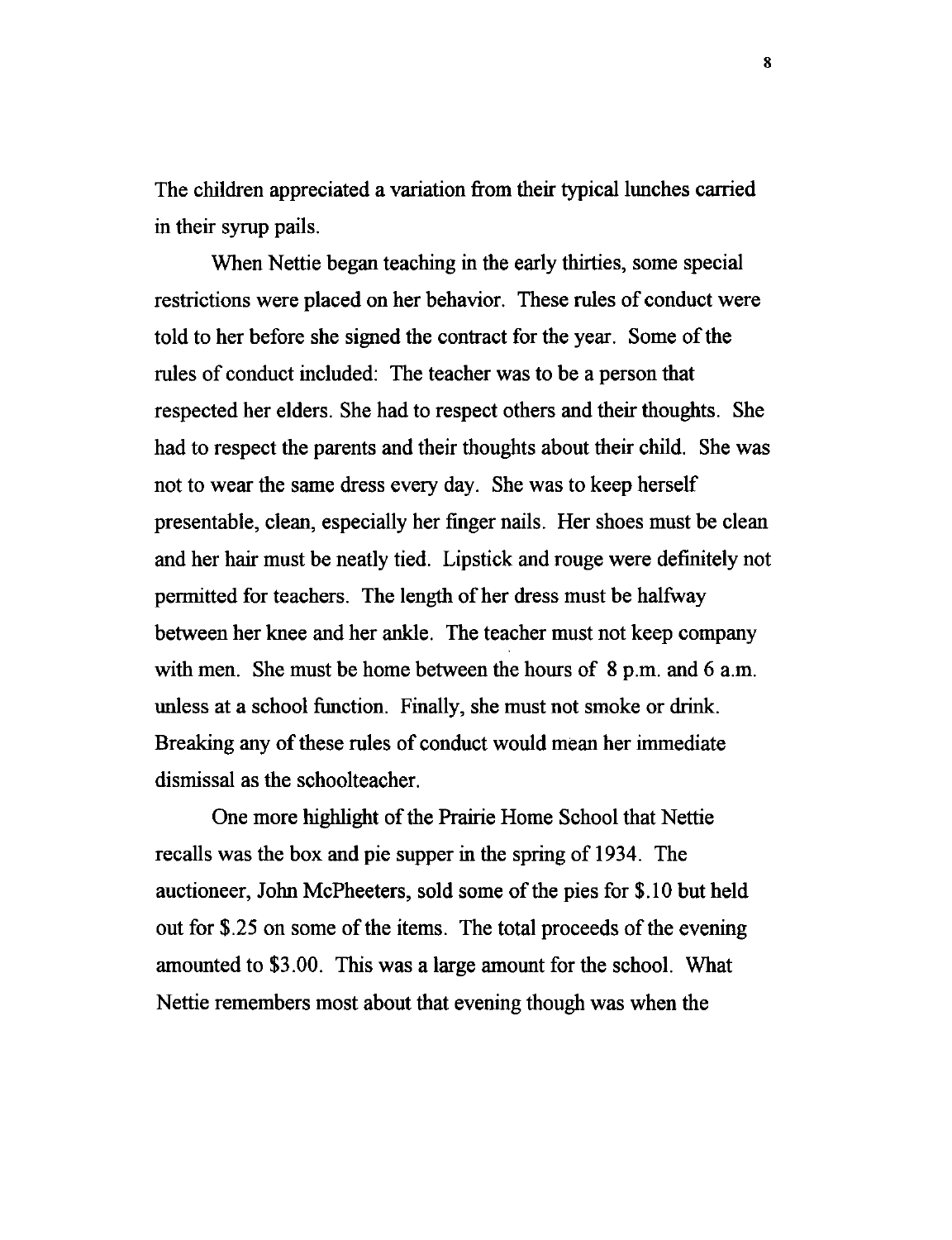auctioneer introduced her to his son, Wayne McPheeters, her future husband.

The last year that Prairie Home School was open was 1934. It had served the community well, but there was not a need for the school. Nettie took a job at South Hopewell, District No. 29 the following year. Nettie taught at South Hopewell for the next five years. Teacher evaluation was part of the education system at that point in time. However, the evaluation was not done by the local school board. It was done by the county superintendent. One superintendent claimed Nettie was a "natural teacher" which made Nettie feel wonderful! Another superintendent asked Nettie to make the workbook or seatwork for the county. "I didn't get paid for that either," she said. There was one other type of informal evaluation. Nettie described it this way. "Of course you heard it from the parents if you did something wrong." Nettie had no problems with evaluations, however, because both parents and students loved her.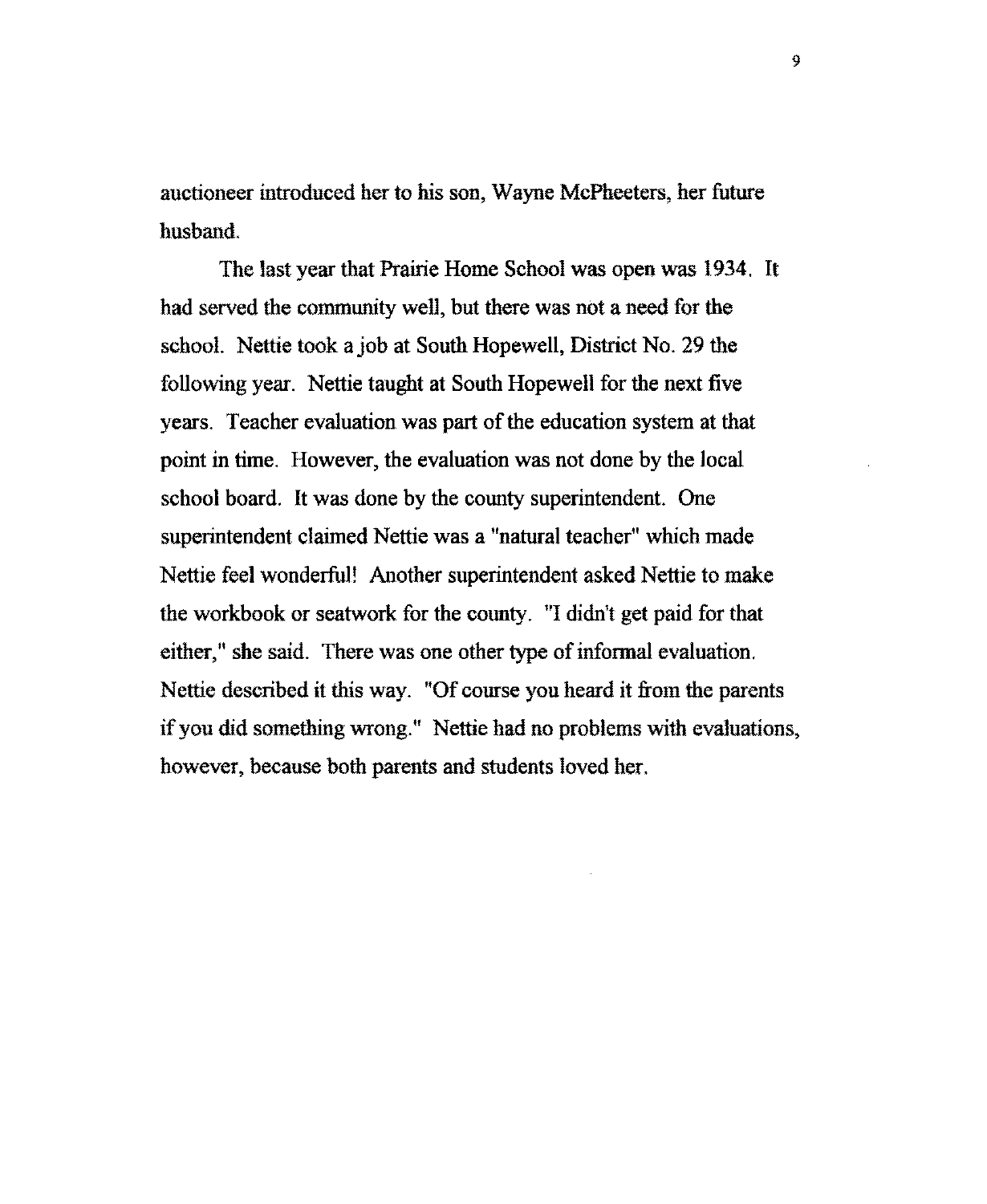## THE ONE-ROOM SCHOOL

I remember when I went to school-Some of us walked; some rode a mule. To that one-room house upon a hill Went Mary and I, and Fred, and Bill. Our one teacher had 40 scholars-Her monthly wage was 60 dollars; She taught eight grades from 9 to 4, Then banked the fire and swept the floor. Her subjects were not just two or three, She taught them all from A to Z; And then she taught us how to spell In the one-room school we loved so well. Seated two in a seat, our faces red, We tries to grasp what our teacher said. Lunch was a homemade sandwich or two-No cafeteria to serve hot stew. We needed no gym to make us strong, The two-mile walk home was plenty long. I'm told kids are learning more today From specialized teachers with higher pay; But I remember that one-room school Were we all were taught the Golden Rule.

#### Marguerite Mosby

## Children in the one-room schoolhouse

The children in the one-room schoolhouse have many of the same characteristics of the children in schools today. But times were different then and children were handled in a different manner. School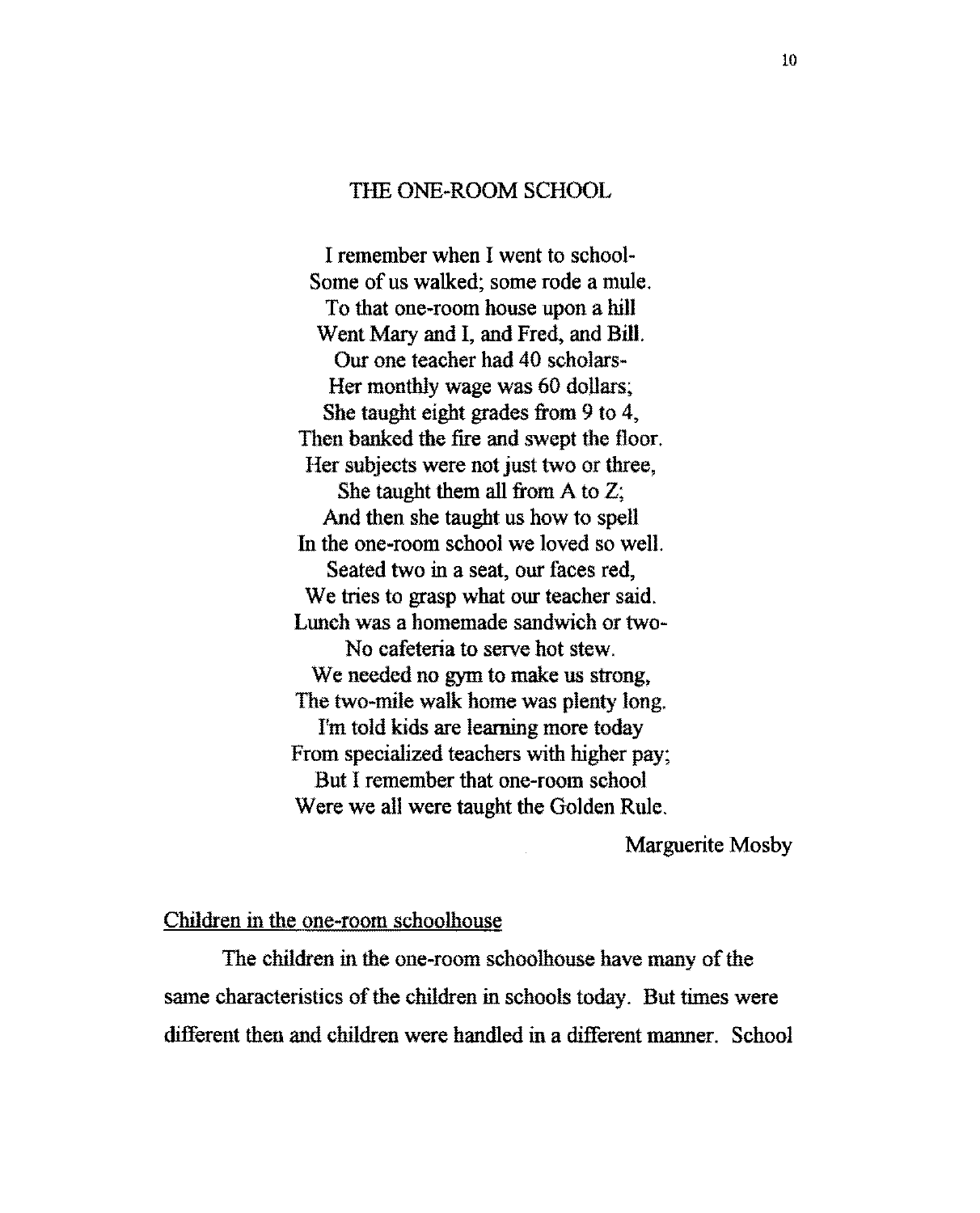was the second type of structure that the children had in their lives, not the primary structure. The primary structure for children in the thirties was the family. Children were taught at home to respect their elders, to respect themselves and others, and to work. The family's morals were taught at the home. These morals were common to all of the families in the community because of the churches in the community. The family was the first form of government that the children experienced. The children knew that if there was any trouble at school, there would be more trouble at home.

Morals were taught in Nettie's school. She did not teach religion directly, but there was a lot of indirect teaching going on. Every morning Nettie and the children would start their day with the flag salute and the Lord's Prayer. Nettie claims that days that they did not say the Lord's Prayer, something wrong was destined to happen. The Ten Commandments were also part of the informal teachings that took place. Nettie said, "I didn't teach the Ten Commandments, but I taught them how to be neat, how to be respectful, and to love one another and to be happy with each other. We had to learn what made each other happy, what made each other sad, what made each other cry."

The parents that Nettie worked with were very supportive of her and of what she was teaching. Nettie recalls only one instance where she and a parent had conflicting ideas. This child was having trouble with his arithmetic. They had worked for days on the fact  $2 + 2 = 4$ . The child insisted that  $2 + 2 = 8$ . Nettie tried to work with the child

11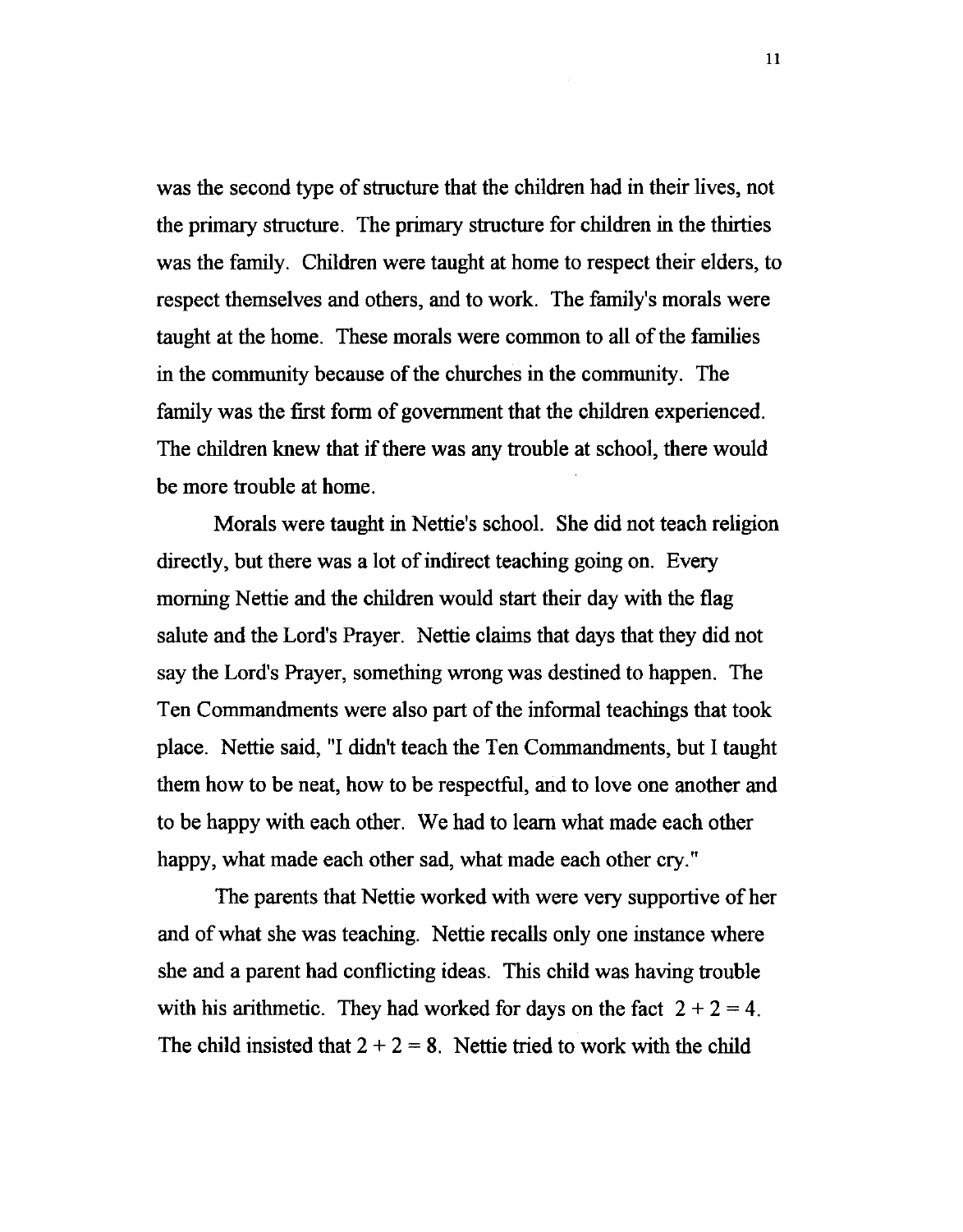and showed him that two apples plus two apples produced four apples. The older children tried to show him that two cats plus two cats equaled four cats. All of this work was to no avail because this student's father had told him that  $2 + 2 = 8$ . To this child, his father could not be wrong so everyone else must be wrong. Finally, Nettie was forced to confront the father with what was happening. The father claimed to be just joking with his son, but agreed to set the record straight.

Several students stand out in Nettie's mind. Some stand out because of their academic abilities, such as one student who was reading the encyclopedia in the third grade. Some students stand out because of their art ability, music ability, or just because of their personalities. There was one student, A vis, who stands out for a different reason. Avis lost her mother during the school year and she stands out to Nettie because Avis was a mother to everyone.

Being a teacher in a one-room schoolhouse meant Nettie was more than the children's instructor. Sometimes she had to be their counselor as well. When Avis lost her mother, she was absent from school for a few days. One day while outside playing, the class saw Avis walking toward school with her little brother who was too young to be at school. Nettie and the children decided that they must go meet her and walk with her the rest of the way to the schoolhouse. It was decided that Nettie would go first and tell Avis how sorry she was. The girls would go next and talk to Avis. The older boys would take

12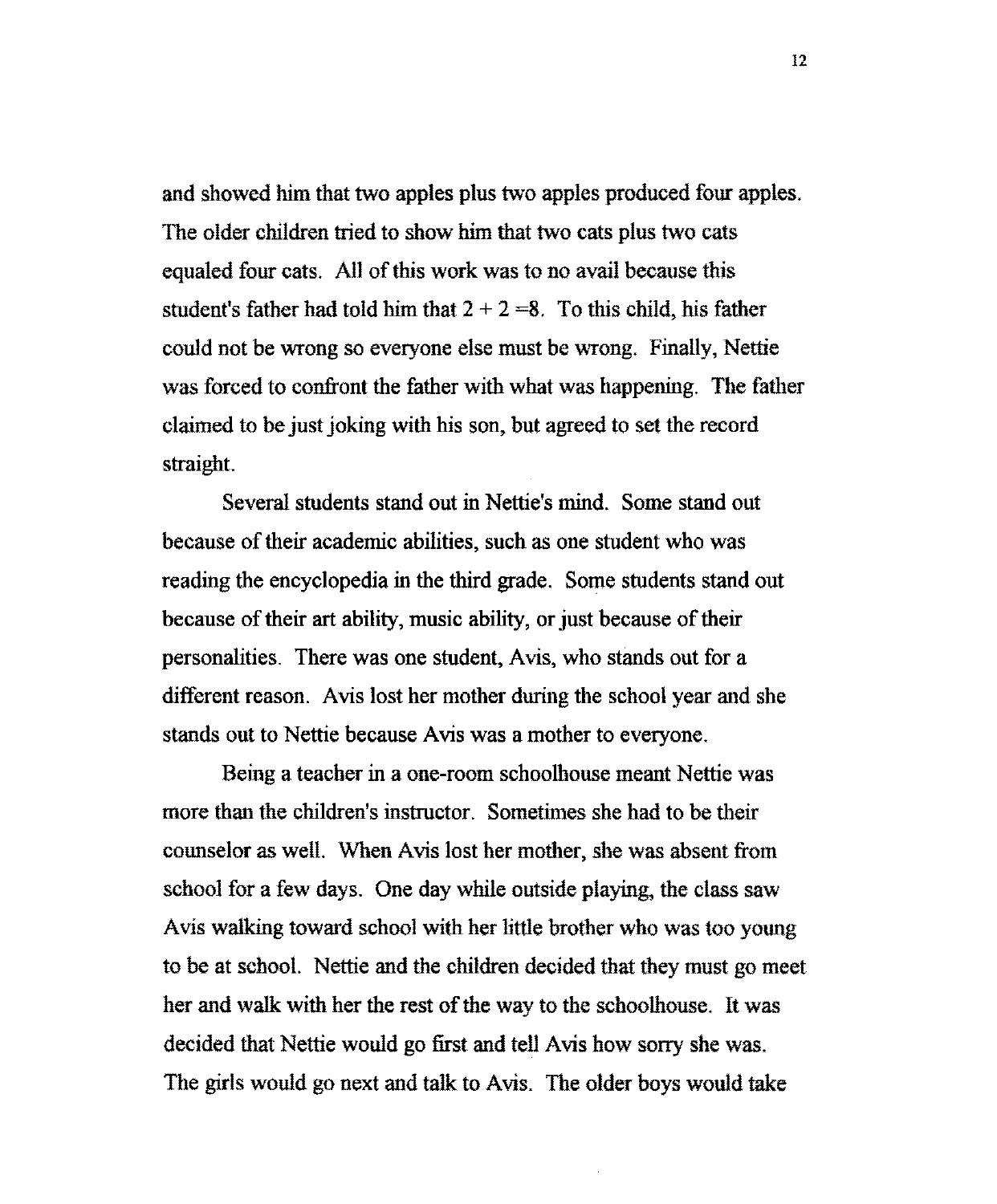the brother and talk to him, take him by the hand and keep him with them. Nettie recalls, "We decided that we had to make this time up, that took us to meet her, by taking five minutes off each recess or noon hour. It worked out real well. We didn't have a counselor in those days." The lessons of life were sometimes much more important than the lessons in the textbooks.

The children in the school became almost a family. Even though they ranged in age from five to possibly 18, they looked out for each other and did almost everything together. Nettie recalled how the students would always play together at recess time. They played games like black man, dare-base, steal chickens, anti-over, hide and go seek, and fox and geese. If the weather was cold, everyone had to stay inside. There they played games like hide the thimble, fruit basket upset, marbles, jacks, pin the tail on the donkey, or tic tac toe.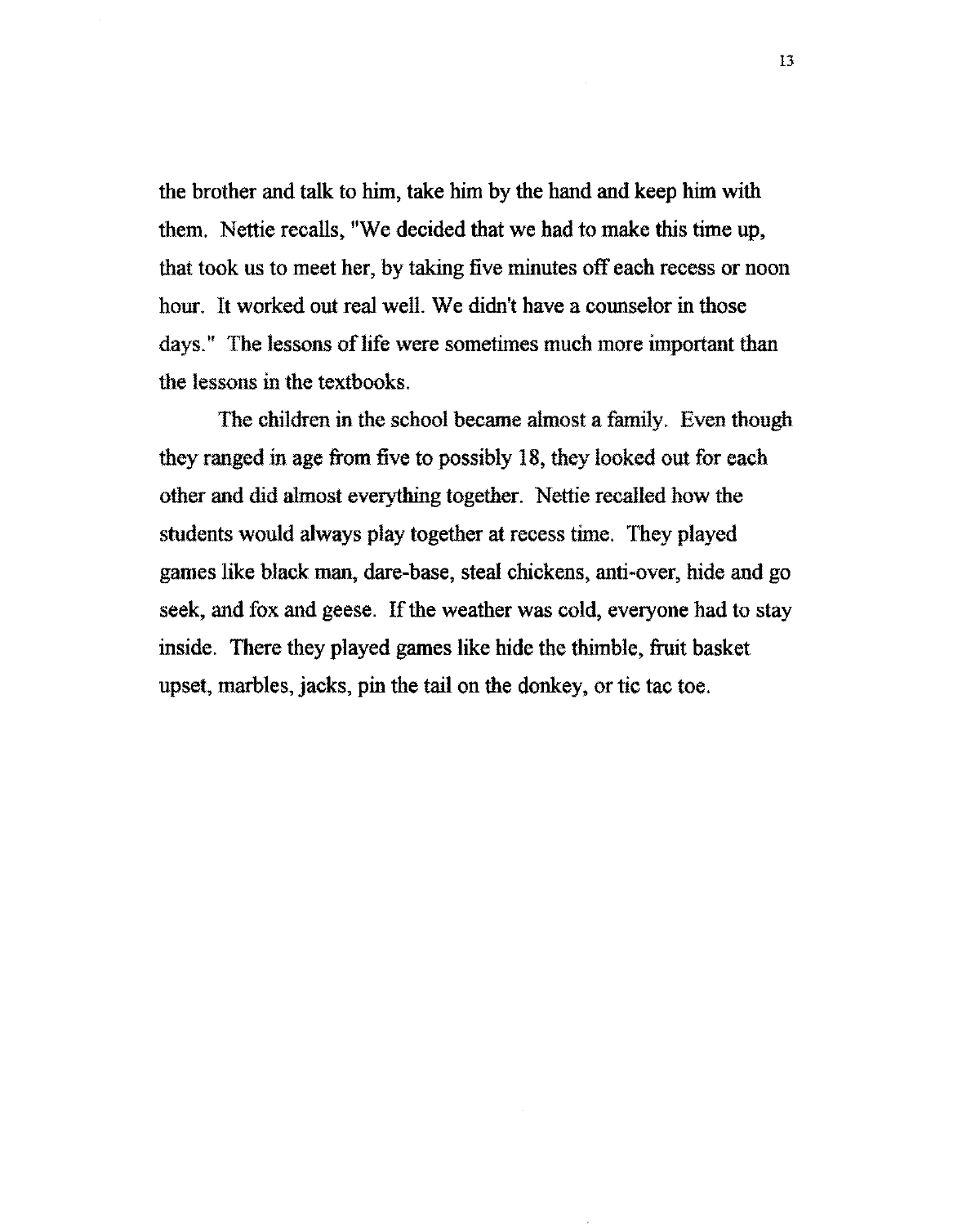### COUNTRY SCHOOLS

Most old country schools are gone. They're almost a thing of the past; But don't let anyone fool you, Their memories will last and last.

Some are demolished and tom down; Others used for storage and such. Isn't it a shame and a crime When they always stood for so much?

Please awaken and preserve them; Using them for neighborhood good. They don't deserve such a fate When only for good they have stood.

It's wonderful to recall those friendships That have weathered these many years; Or aren't there others like me When I lose a schoolmate, I shed tears?

Now have I any volunteers On a plan to save the old school; Or must they all fade away And people just call me a fool?

Mrs. Ralph Bauer

#### The instruction in a one-room schoolliouse

Dealing with lessons for eight different grades simultaneously offered a challenge to even the most creative teachers. Each period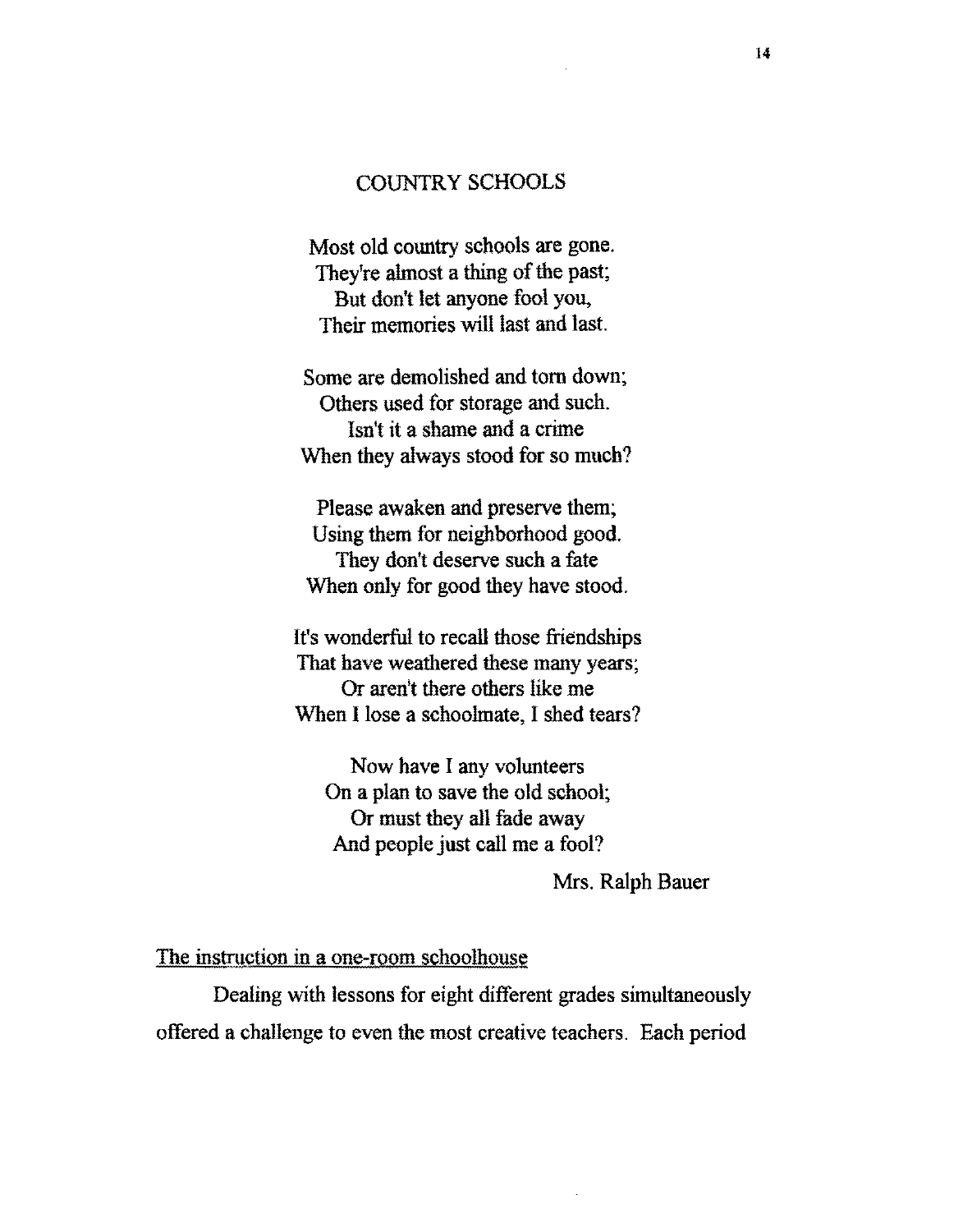was ten to fifteen minutes in length. Nettie would begin with the first graders. She would have to start with them to get them settled in for the day. Usually they started with reading. As she worked with the first graders, the older children would begin their lessons in arithmetic. Arithmetic and government were taught first in the day because they were the hardest. The older students knew exactly what was expected of them because they had been brought up in the school. Getting them motivated to work was not a problem for Nettie.

With the absence of pencils, ink pens, and copy machines, written work was a scarcity in the one-room schoolhouse. Recitation was used to test the children on their studies. Every student had a recitation time each day. Sometimes this recitation took place at the teacher's desk, but Nettie found that valuable time could be saved if she went to the students' desks to hear their recitations. Different types of pieces needed to be memorized at each grade level. The younger children learned all the nursery rhymes and other verses or arithmetic facts. The older students' recitation became more difficult. Following is a poem that the 5th graders memorized.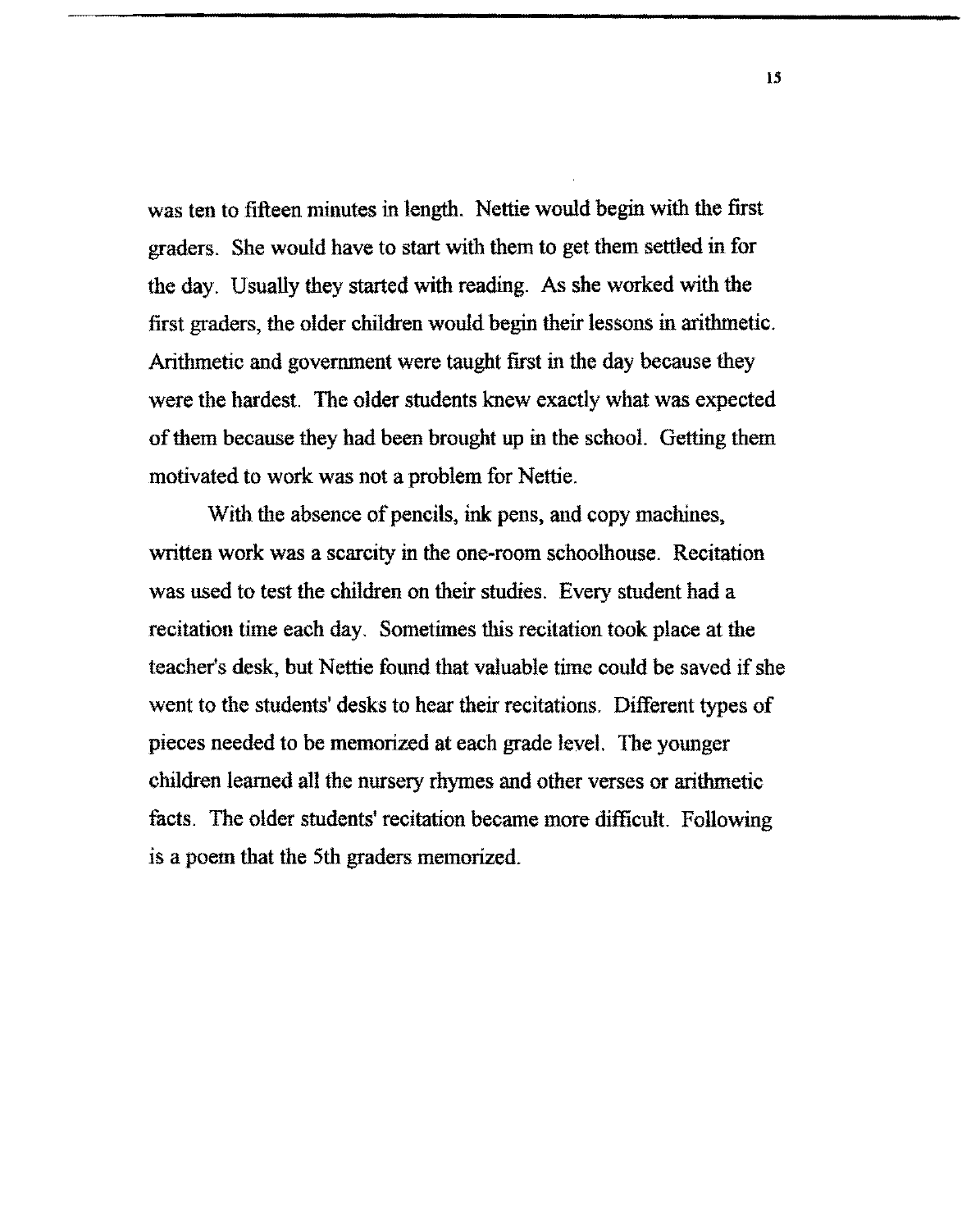# "TIS THE LAST ROSE OF SUMMER

"Tis the last rose of Summer, Left blooming all alone; All her lovely companions Are faded and gone; No flower of her kindred, No rosebud, is nigh, To reflect back her blushes, Or give sigh for sigh!

I'll not leave thee, thou lone one, To pine on the stem; Since the lovely are sleeping, Go, sleep thou with them; Thus kindly I scatter Thy leaves o'er the bed Where thy mates of the garden Lie scentless and dead.

Thomas Moore

The textbooks used in the one-room schoolhouse were mandated by the state. Kansas indicated which books would be used in every school. They also supplied Nettie with a State Course of Study. In this book, Nettie was told how many pages needed to be covered by each grade level each day. This course of study remained the same until a new textbook was established. The textbook alone was not enough, so teachers were responsible to make up their own seatwork to supplement the text.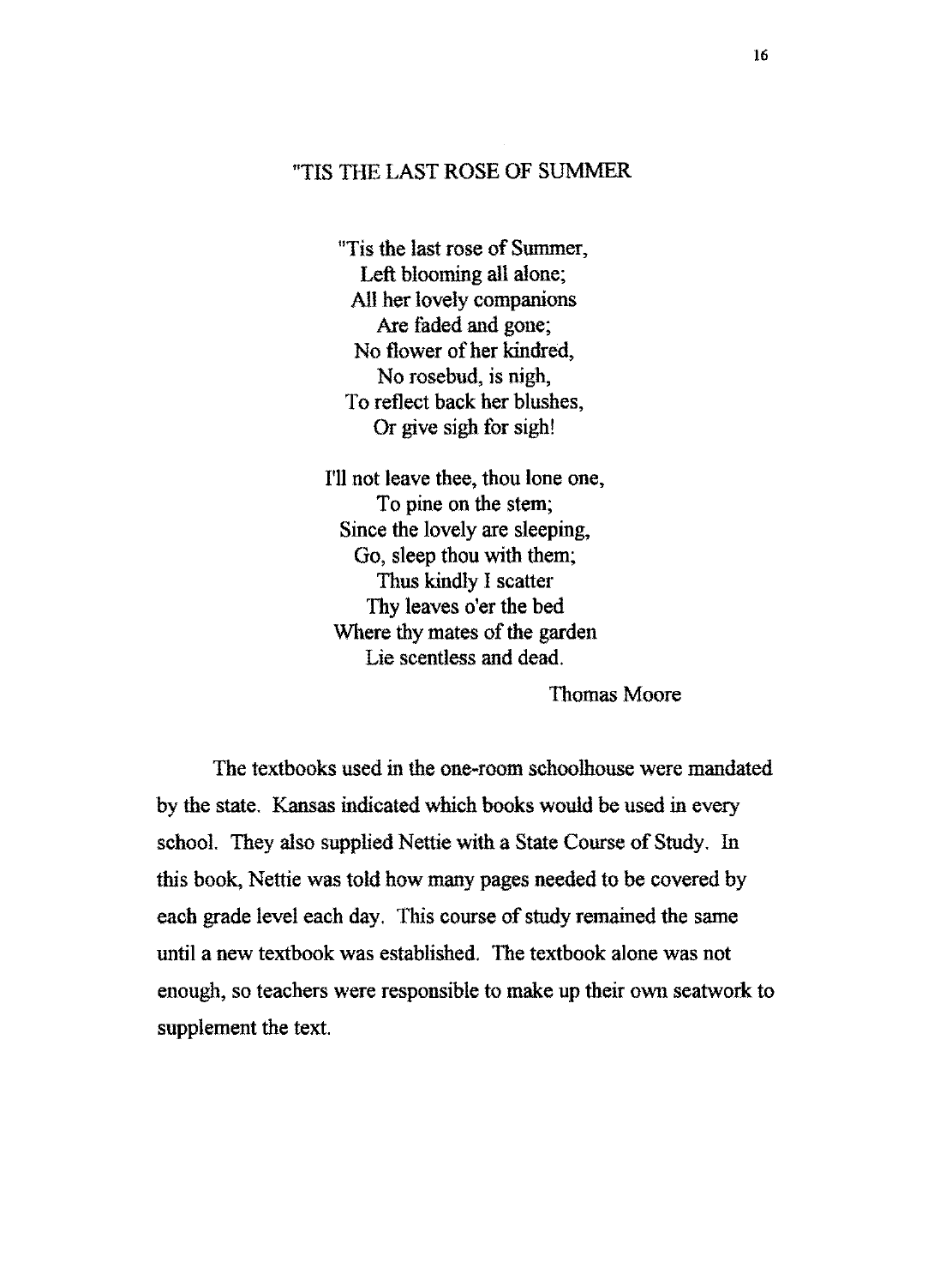Discipline and control in the classroom were essential for students to learn, especially because there were so many different things happening at once. Nettie shared that she did not have any serious discipline problems. If any problems did occur, the major offenses were throwing paper wads, dipping a pigtail in the ink well, flying paper airplanes, or whispering. The most serious offense Nettie encountered was children chewing gum. She shared, "that was seen as serious, very ill mannered!"

To enhance her curriculum, once a year Nettie and her class would take a tour into Dodge City. There they would visit Beeson Museum. It cost them \$.10 to visit the museum. Then they would go to Fairmont's where the highlight was a free ice cream cone when they finished. Next, it was on to the Dr. Pepper plant where they received more samples. Other places to visit included Ham Bell's place, the jail, and the historical markers around town. The class always enjoyed going to the park to eat their sack lunches. However, after all the snacks from Dr. Pepper's and Fairmont's, no one was very hungry!

Other special days were planned throughout the school year. One such day was Achievement Day. On Achievement Day three of the area schools, Concord, West Hopewell, and· South Hopewell, would get together for a program and games, complete with costumes and plays. Parents and students enjoyed sharing what they had with the other schools. Another day when several schools would get together was Track Day. During this day, different races and track

17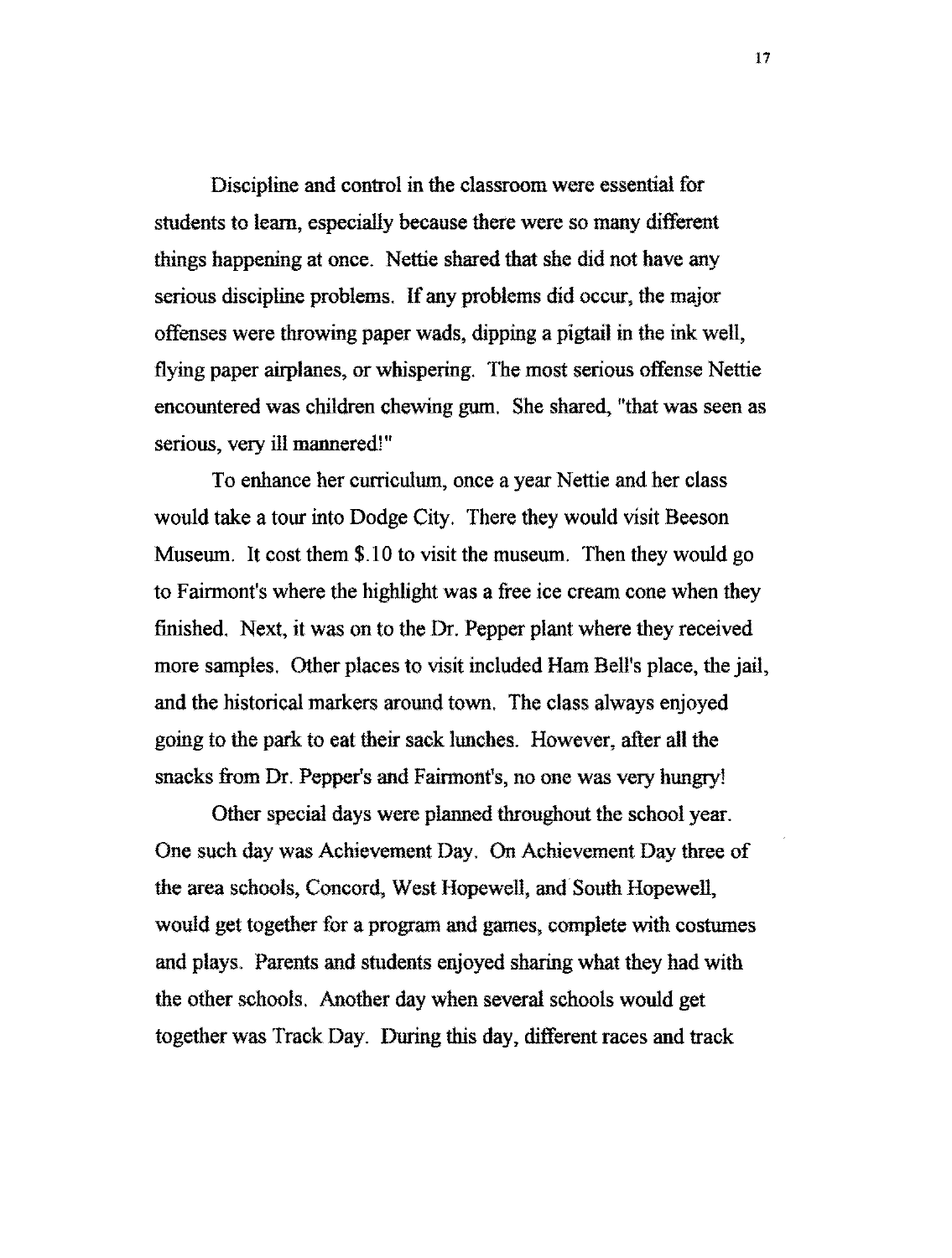events would pit one school against another. Nettie recalls that the best part about the day was that winners and losers were all still friends when the day was over.

One very special day for Nettie and her class was the day they perfomied live on the radio. The KGNO radio station had them play a few songs. A parent came in and played the piano for them. A student directed the band. Their band maybe did not have a lot of expensive instruments, but they had homemade instruments and a lot of enthusiasm.

# Nettie's special memories

The Depression days of the early 1930's meant hard times for the families in this area. Nettie recalled the dust storms. "I had to drive twelve miles to school and the only farther I could see was the radiator cap." One year they missed three days of school because of the "dark blizzard." After the wind had died down and the dust had settled, the schoolhouse would be terribly dirty. Nettie recalled that she just brushed the dirt aside and went on with what she needed to do.

The lack of money during the Depression hurt many families. Several families were losing their fanns and would be forced to move away. Nettie recalls the children wore feed sack clothes. "There was nothing wrong with them. They were clean." People were poor and there was not money to go and do things or buy anything special.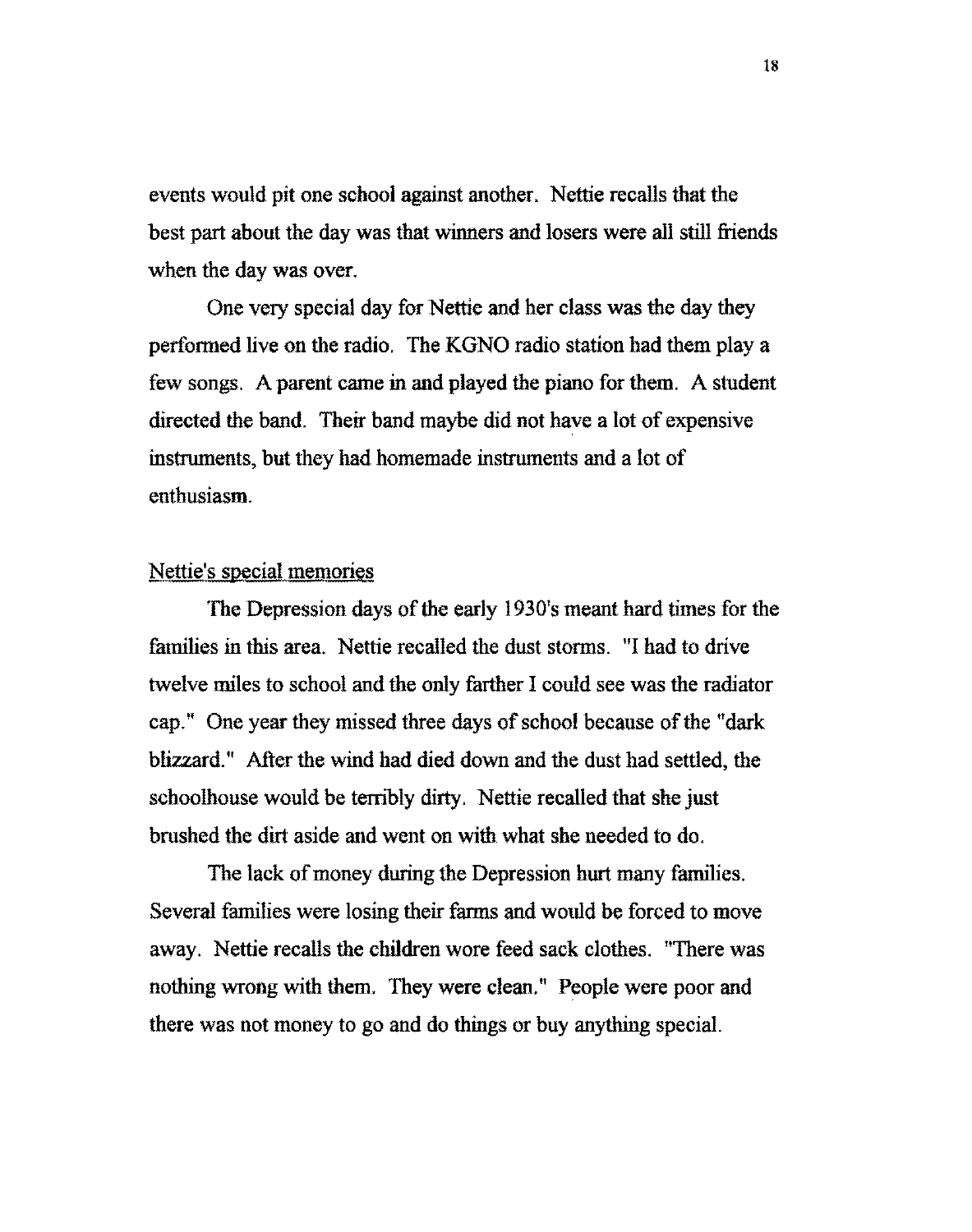School meant stability for the children growing up in these times. "School was where they had their fun and especially their memories."

Nettie McPheeters has a lot of love in her heart today. This is somewhat surprising because she has given so much love away already that you wouldn't think she could have any left. Nettie believes that all children need to be loved. This is sometimes hard to do, but teachers must force themselves to love all of the children. Nettie's classroom stressed loving each other. She recalls two girls who had a hard time with that belief. One day these two girls got into a fight. "They bloodied each other's noses and scratched each other." Nettie brought the girls into the school-room and cleaned them up. When they were clean, Nettie told them, "I don't know which one of you started it. I don't want to know. I don't want to know what happened, but you sit here and you're not going to play with anyone, you're not going outside, you're not going to do anything until you learn to love one another." Nettie then walked out. It didn't take long until they had told each other that they were sorry. Soon they came out to tell Nettie that they were sorry. Nettie recalled that the best part of this story is that those two girls are still friends today.

The days of the country schools are gone, but Nettie emphasized that the precious memories live on. "Within those walls came dentists, came teachers, came farmers, came lawyers, came artists. And they all formed their lives within that school, within that community. They are now helping to form our government. Life is an adventure and teachers